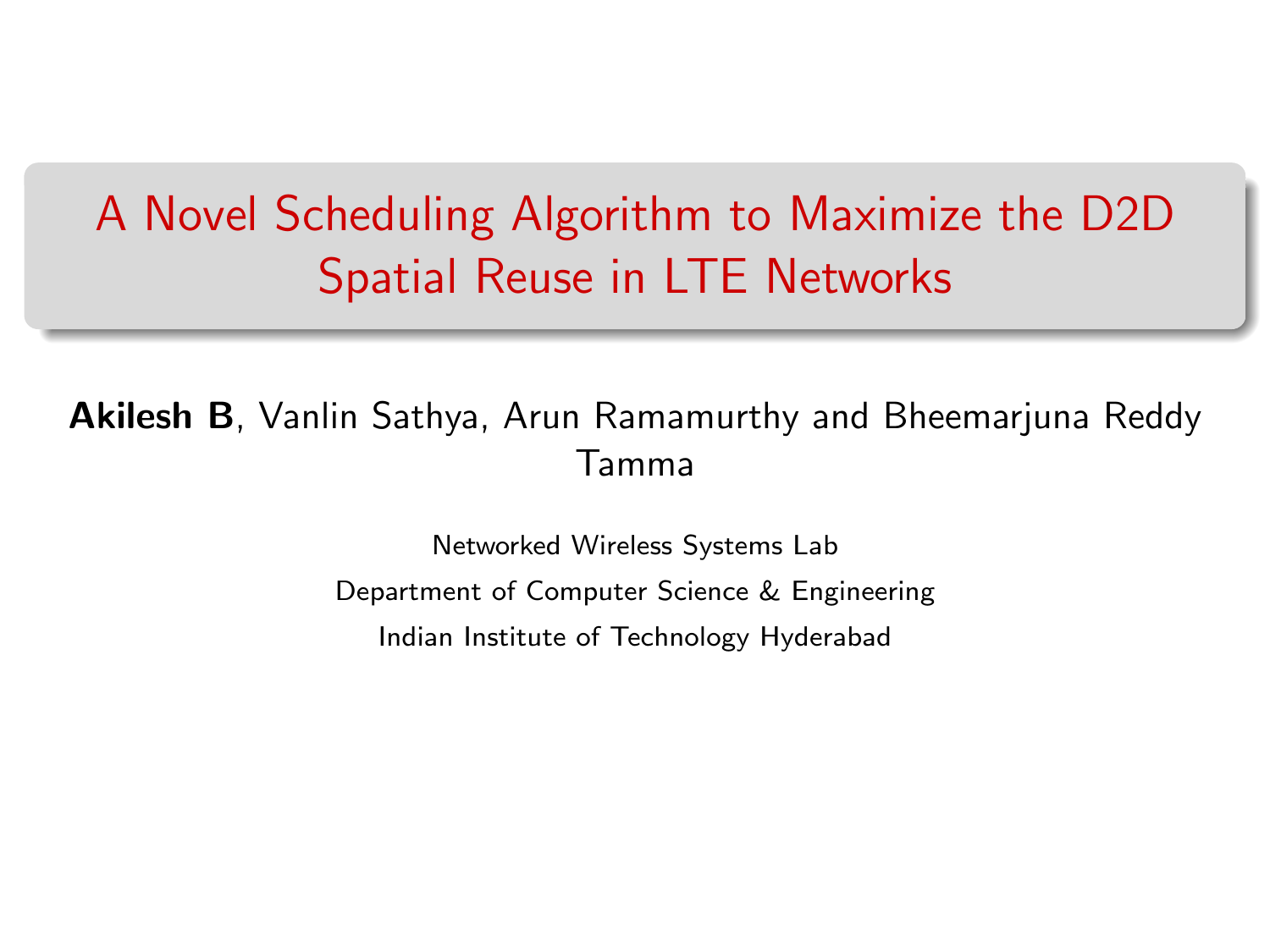## **Outline**



- [Related Work](#page-4-0)
- [System Model and Proposed Work](#page-7-0)
- [Experimentation and Results](#page-16-0)



[Conclusions and Future Work](#page-19-0)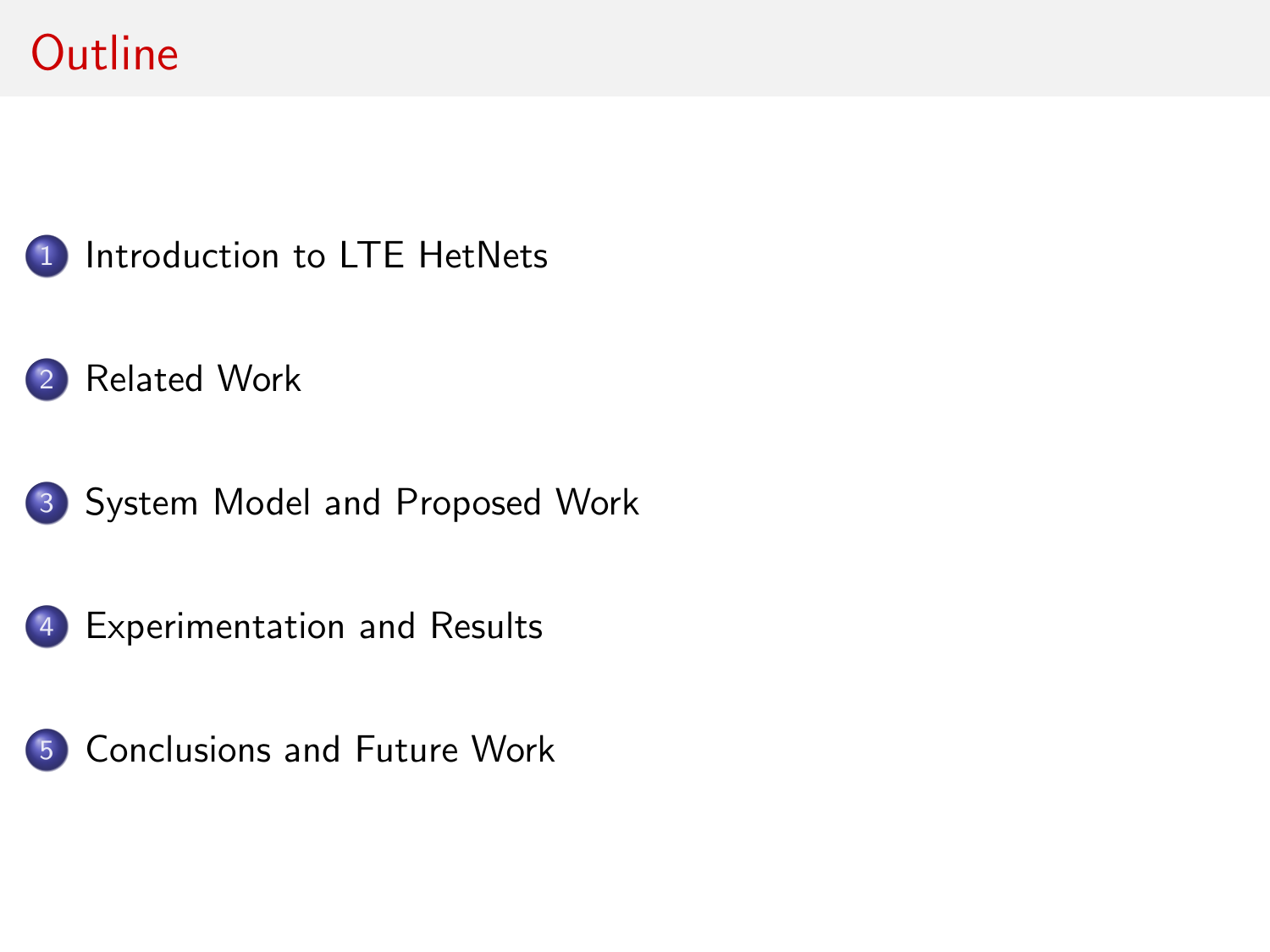- <span id="page-2-0"></span>Tremendous increase in cellular traffic due to the availability of wide range of devices: smart phones, tablets etc.
- Mobile Data is expected to register a growth of almost 11 times in the next 4 years, reaching 18 exa-bytes per month by 2018.
- Mobile video will account for 69% of all mobile data by 2018, up by about 53% in 2013.
- $\Rightarrow$  Bandwidth demand is increasing
- $\Rightarrow$  Hunger for higher data rates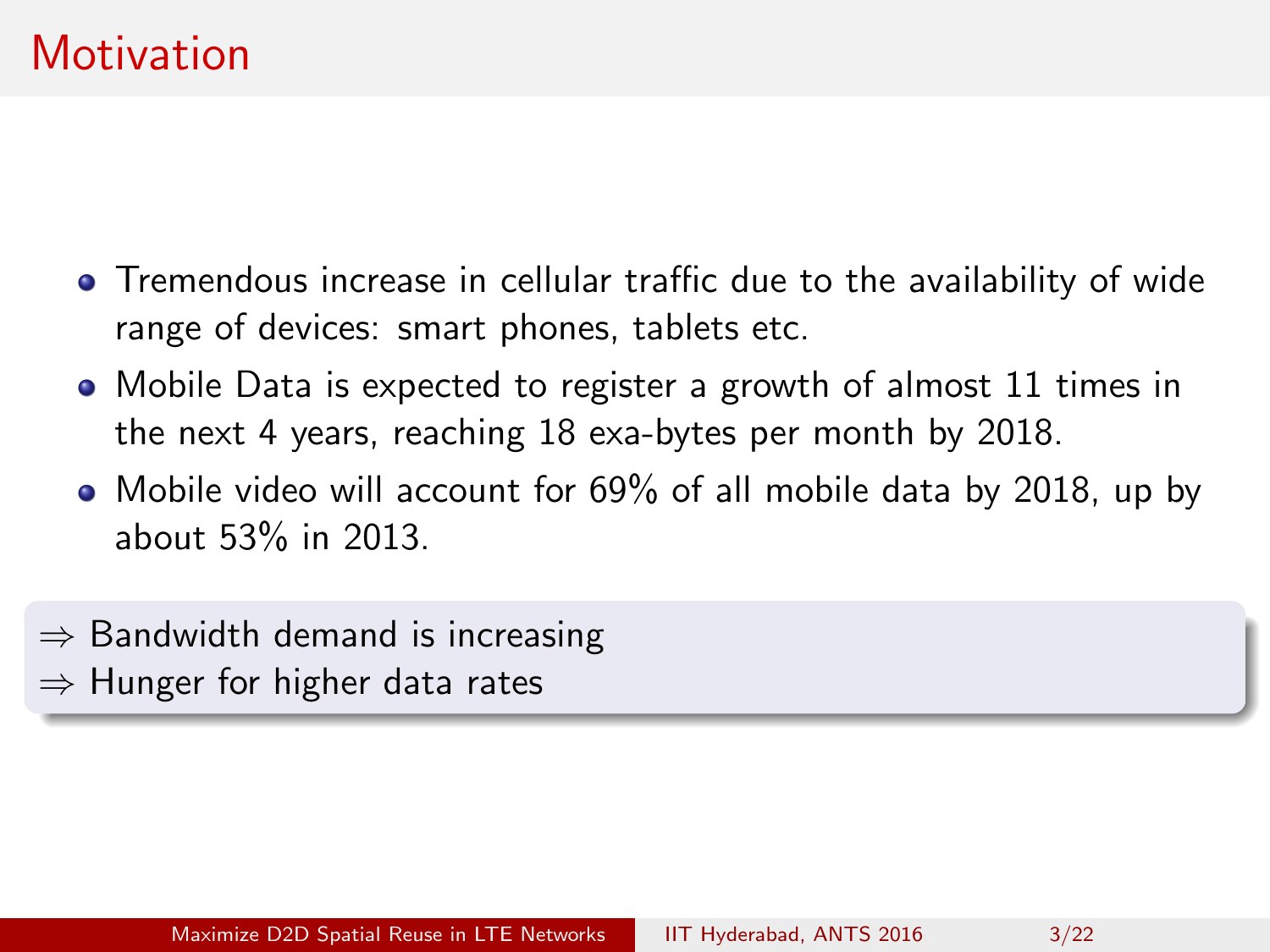#### Device-to-Device Communication

- D2D is one of the most promising and challenging aspects towards 5G.
- In D2D, UEs directly exchange data with each other unlike in traditional cellular communication.
- Base station controls and optimizes the use of shared radio resources for cellular and D2D sessions.
- D2D is standardized by 3GPP in Release-12 for proximity-based services.
- Some of the D2D challenges include interference management, resource allocation, power control, mobility management, security, billing and location estimation.



Architecture of traditional cellular and D2D communication.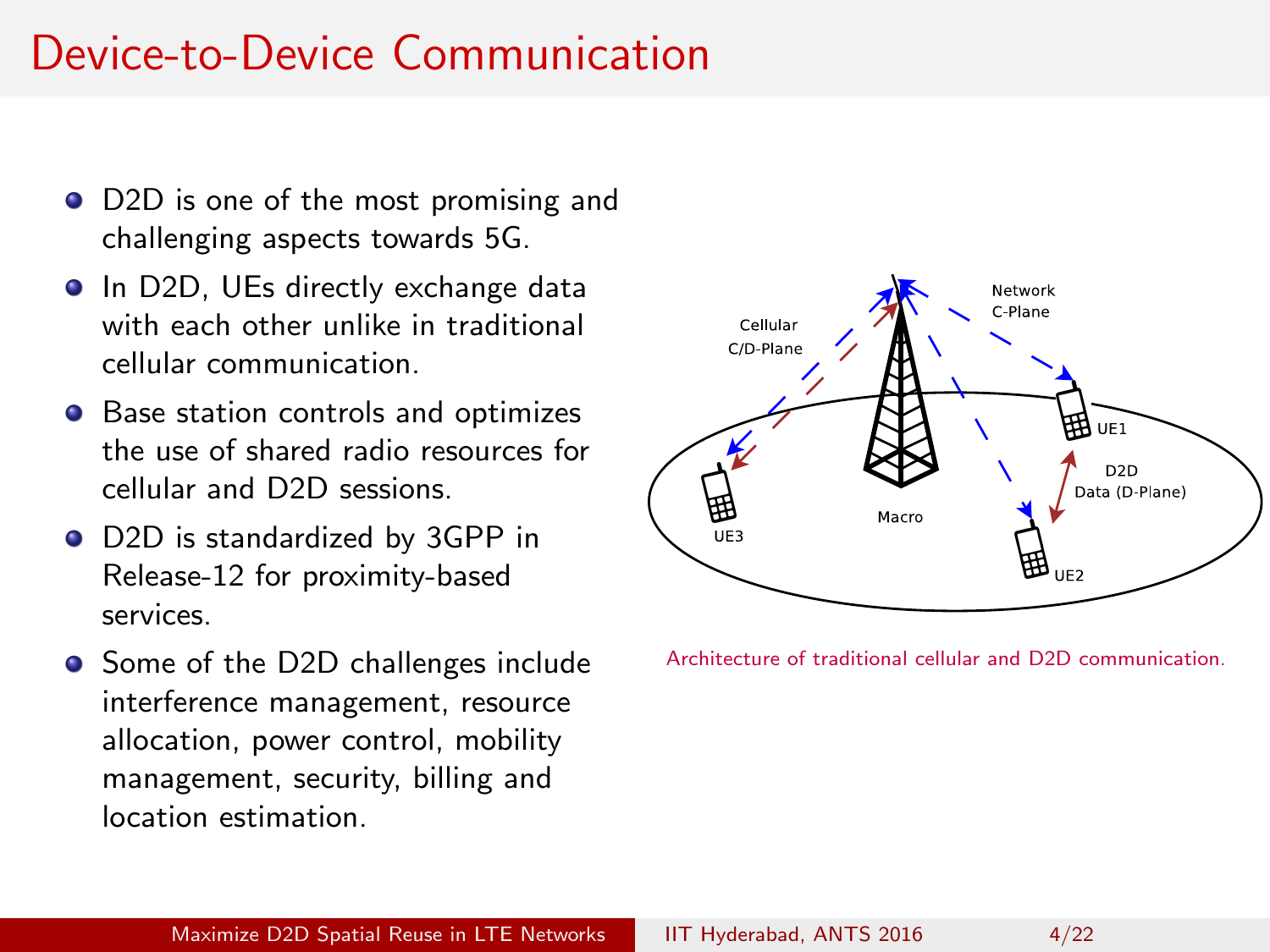#### <span id="page-4-0"></span>Related Work

- The authors in [\[1\]](#page-20-0) considered a scenario having both Uplink (UL) and Downlink (DL) traffic for UEs and D2Ds with the assumption that they use different RBs.
- RBs allocated to D2D can be reused multiple times. They proposed a semi-distributed algorithm and use this to solve the RB allocation problem.
- The division of RBs between D2D and legacy UEs as well as allocation of RBs to each D2D is centralized whereas the D2Ds assign transmission power to themselves in a distributed manner.
- One drawback is with the assumption that UEs and D2D link use different RBs and another is with the presumption that there are adequate RBs to fulfil the resource requests of all the D2D links.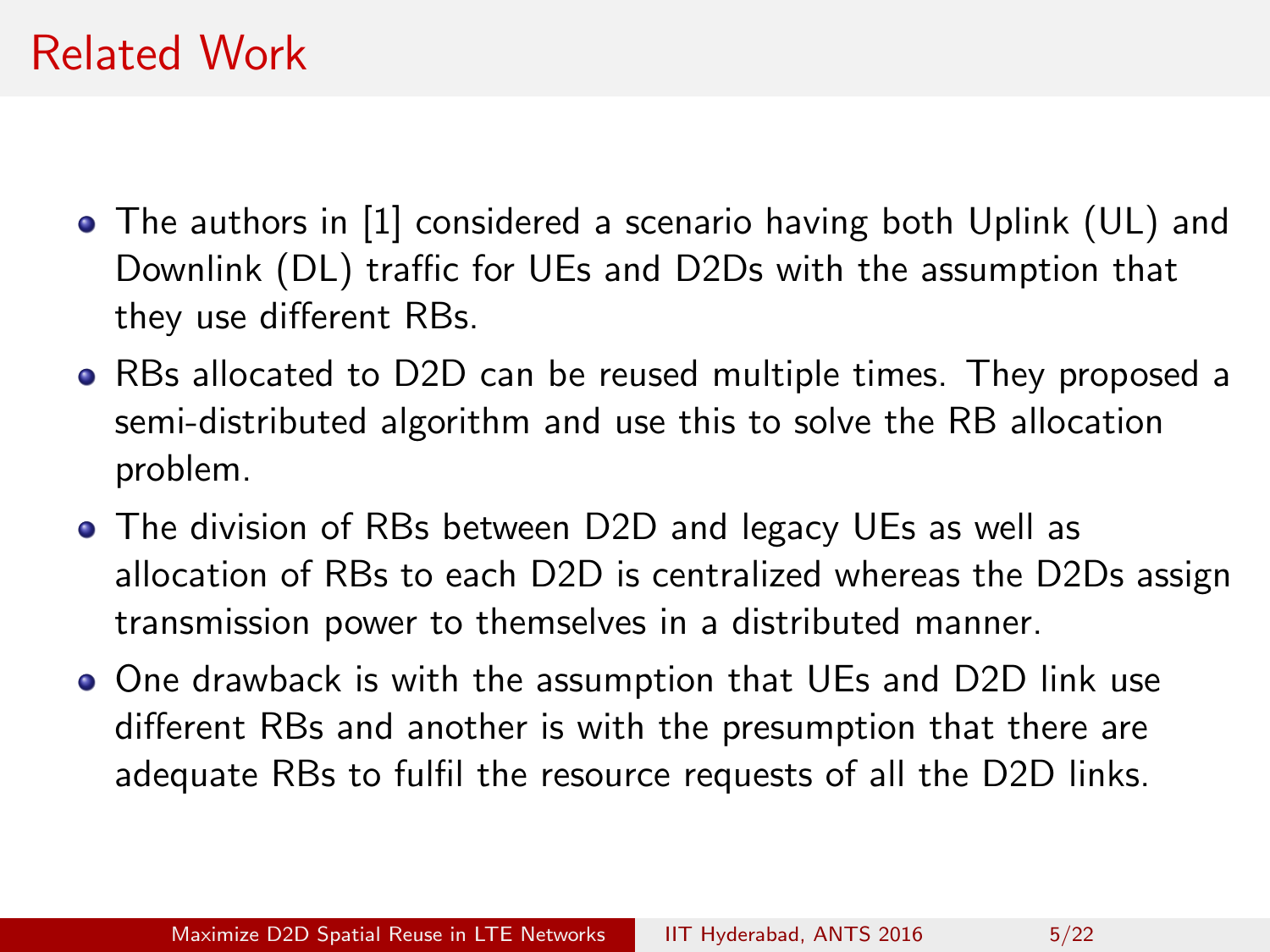- In [\[2\]](#page-20-1) authors have considered D2D transmissions with dedicated RBs as well as D2D transmissions with RBs reuse. They proposed a heuristic mode selection and resource allocation algorithm.
- A SINR target is set and the transmit power is adjusted to meet the SINR target. They formulated a resource allocation problem with an objective to maximize the overall spectral efficiency assuming fixed transmission powers for each user.
- Here also it was presumed that there are abundant RBs to meet the resource requests of all D2D links.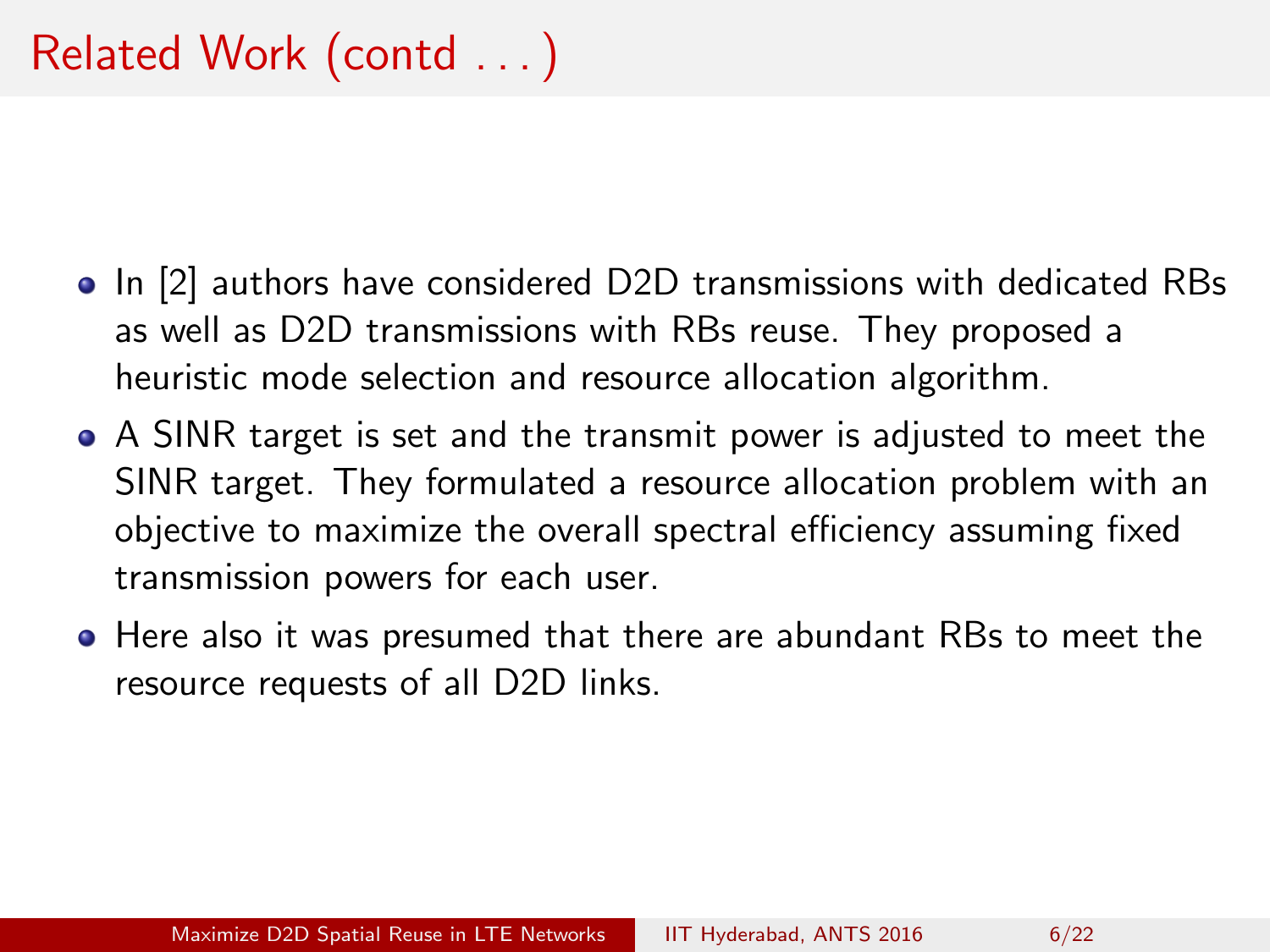- We design an efficient D2D scheduling algorithm (*ESPAD*) which maximizes the count of active D2D pairs by reusing same RBs.
- We maintain the SINR for each of the D2D links above a certain threshold.
- The cellular users (CUEs) are scheduled through any of the legacy scheduling algorithms (Round Robin / Proportional Fair / etc).
- We also ensure that drop in SINR of CUEs on account of forming D<sub>2</sub>D pairs does not fall beyond a fixed constant.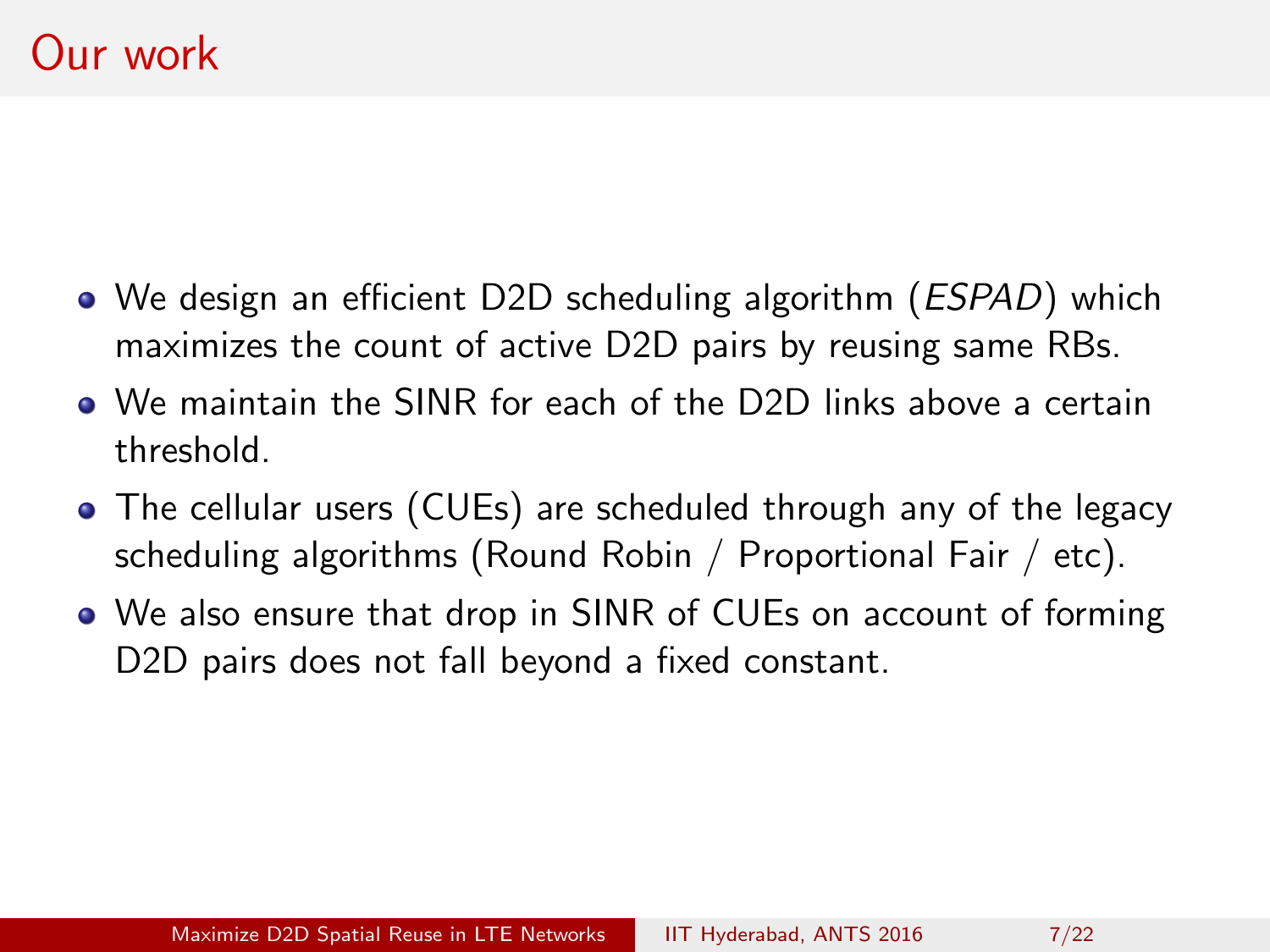# <span id="page-7-0"></span>System Model

- We consider a system consisting of one eNodeB serving a set  $C$  of CUEs.
- Since there is only one cell in the system, the interference from neighboring cells are not considered.
- **•** The eNodeB helps in establishing a maximum of  $D$  D2D links (*i.e.*,  $2|D|$ D2D UEs).
- D2Ds which transmit in a given TTI are called as active D2Ds.
- In order to boost the system capacity, we have considered the eNodeBs and D2Ds to operate on the same frequency band (i.e., reuse one).



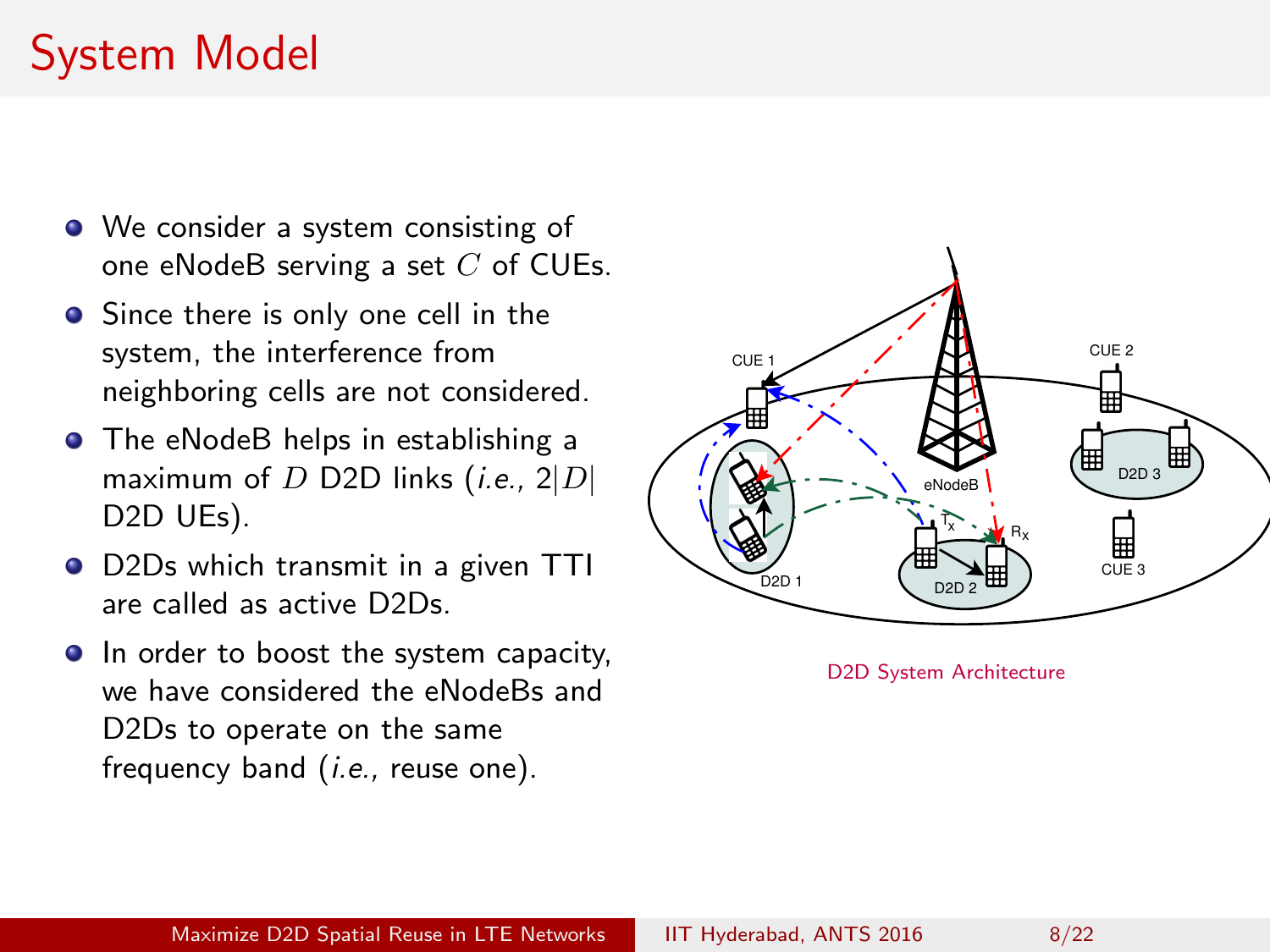#### Notation used in our paper

| Symbol                                         | <b>Meaning</b>                                                  |
|------------------------------------------------|-----------------------------------------------------------------|
| $SINR_c$                                       | SINR of CUE $c$                                                 |
| $\overline{SINR}_{d}r$                         | SINR of receiver $d^r$ of D2D link $d$                          |
| $g_{BS\rightarrow c}$                          | Channel gain from BS to c                                       |
| $g_{i\rightarrow c}$                           | Channel gain from the transmitter<br>of D2D link $i$ to CUE $c$ |
| $P_{BS}$                                       | Transmission power of BS                                        |
| $\overline{N}$                                 | Overall noise in the system                                     |
| $P_i$                                          | Tranmission power of $D2D$ i                                    |
| $D^{'} \subseteq D$                            | Set of all D2D links which are<br>scheduled in a TTI.           |
| $g_{d}t_{\rightarrow d}r$                      | Channel gain from transmitter to<br>receiver of D2D link $d$    |
| $g_{BS\rightarrow d}r$                         | Channel gain from BS to the re-<br>ceiver of $d$                |
| $\bar{P}_d$                                    | Transmission power of D2D link $d$                              |
| $g_{i}t \rightarrow d r P_{i}$<br>$i \in D'/d$ | Interference from other active D2Ds<br>in a TTI                 |

#### Notation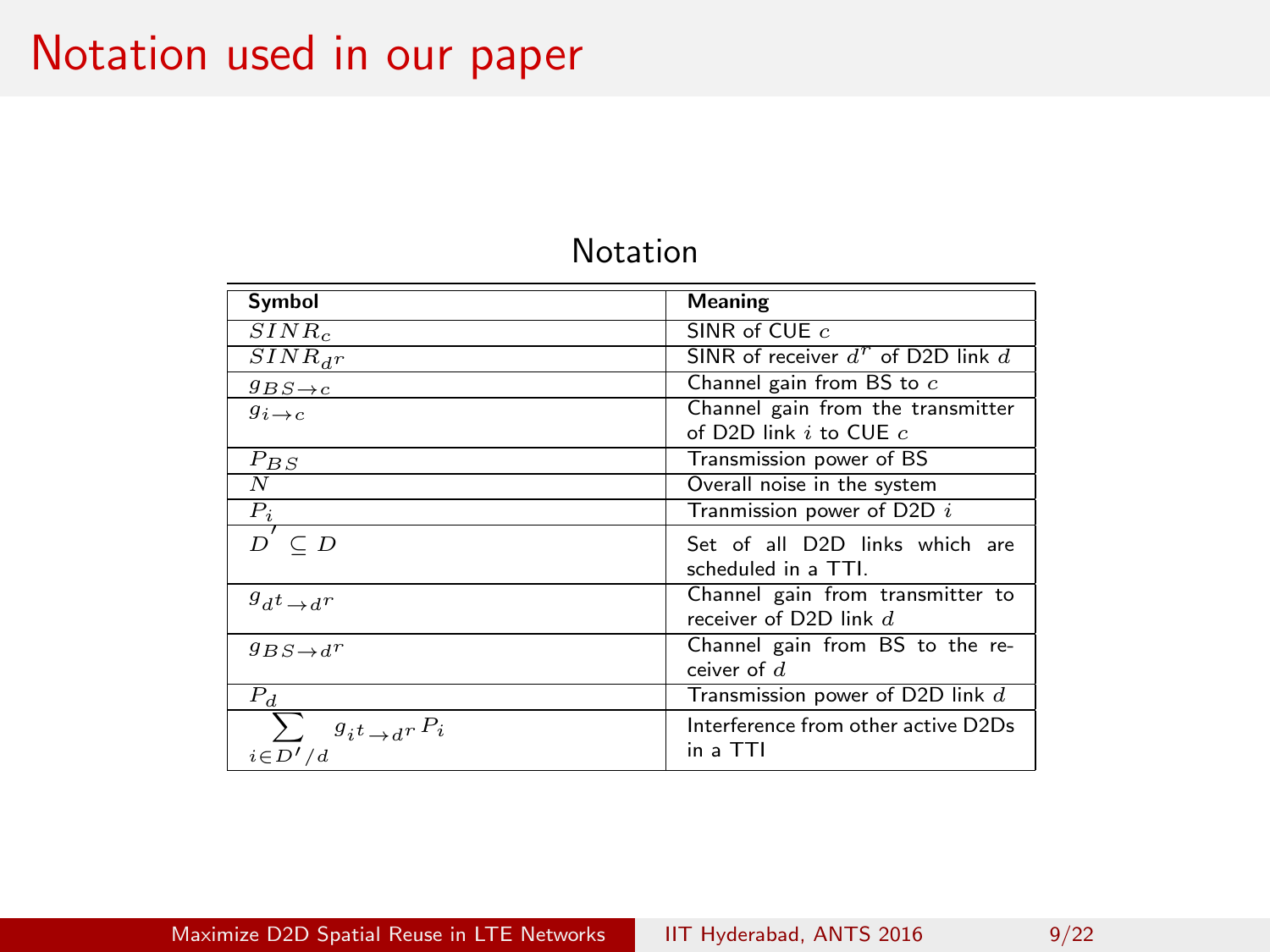#### System Model (contd . . . )

The SINR of CUE  $c$  is given by:

$$
SINR_c = \frac{g_{BS \to c} P_{BS}}{N + \sum_{i \in D'} g_{i \to c} P_i}
$$
(1)

The SINR of receiver  $d^r$  in D2D link  $d$  is given by:

$$
SINR_{d^r} = \frac{g_{d^t \to d^r} P_d}{N + g_{BS \to d^r} P_{BS} + \sum_{i \in D'/d} g_{i^t \to d^r} P_i}
$$
(2)

We also assume that all the users (CUEs and D2Ds) have infinitely backlogged data. Hence, only one CUE and multiple D2Ds are scheduled in every TTI.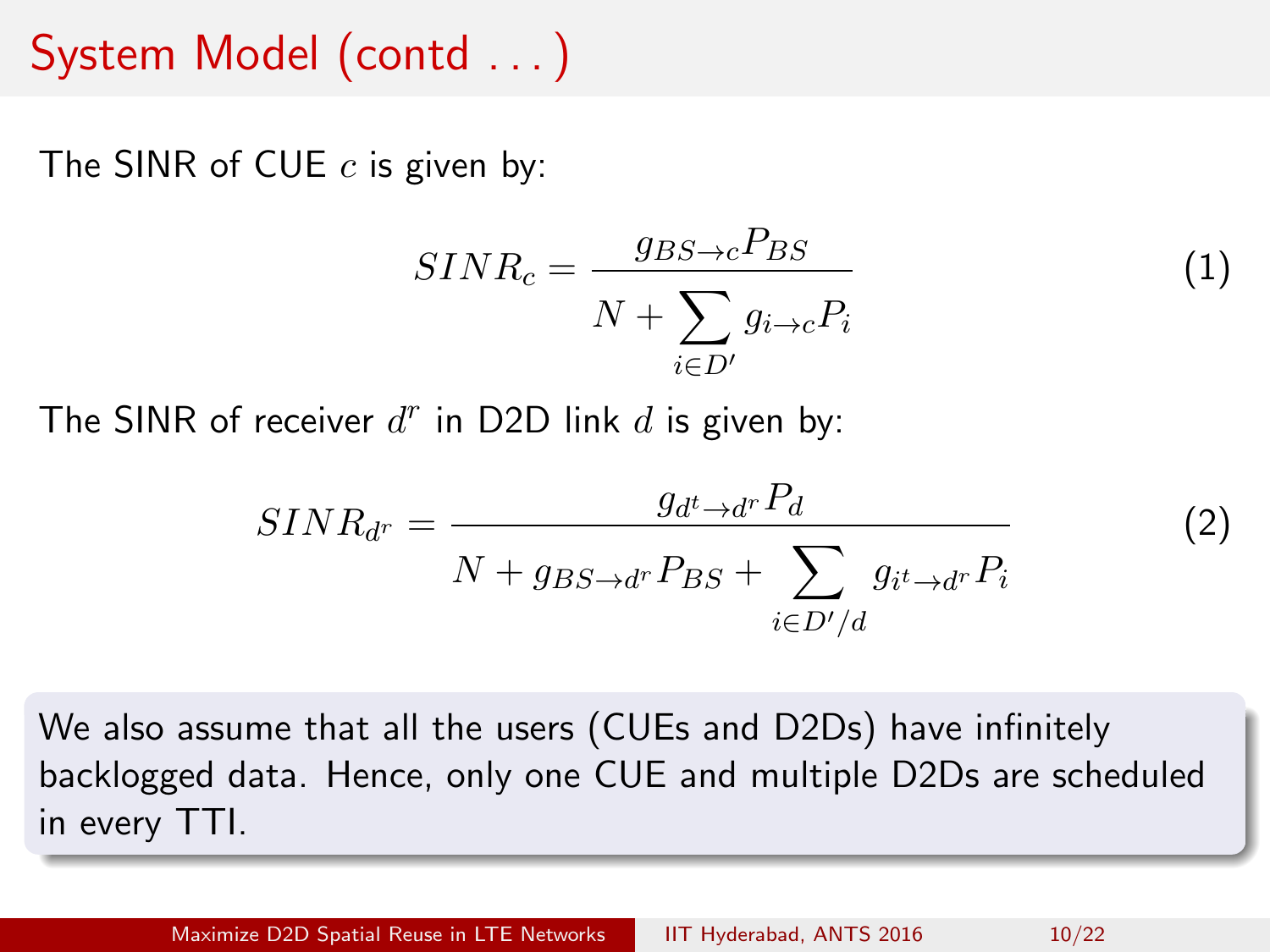To increase the network throughput and to ensure some level of throughput fairness to all D2D links, the objective of ESPAD in each TTI is to maximize the logarithmic sum of the average rates of all the D2D links as shown in [\(3\)](#page-10-0).

<span id="page-10-0"></span>
$$
Maximize \sum_{i \in D} log(\bar{R}_i(t))
$$
 (3)

where  $\bar{R}_i(t)$  is the average achieved data rate of D2D pair  $i$  till time slot  $t.$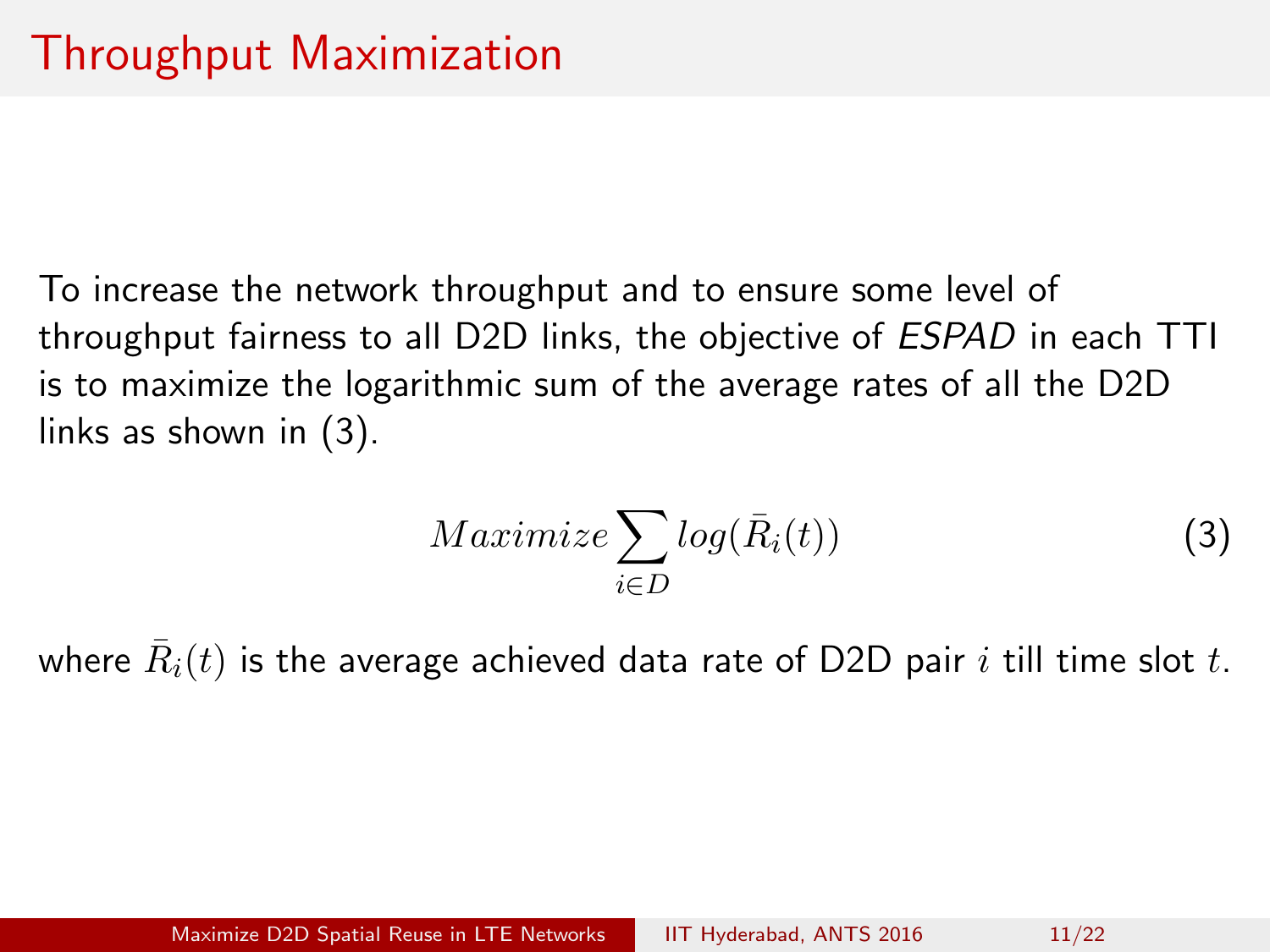# Allocation of Spectrum (Scheduling)

The value of  $R_i(t)$  depends on the decision of the scheduler in time slot t and is updated as:

$$
\bar{R}_i(t) = \begin{cases} (1 - \beta)\bar{R}_i(t - 1) + \beta \hat{R}_i(t), & \text{if } i \text{ is scheduled in timeslot t} \\ (1 - \beta)\bar{R}_i(t - 1), & \text{otherwise} \end{cases}
$$
(4)

where  $\beta$  is a weighing constant which varies between 0 and 1, and  $\hat{R}_i(t)$  is the instantaneous data rate of D2D i that can be achieved in TTI t and is calculated as shown in [\(5\)](#page-11-0).

<span id="page-11-0"></span>
$$
\hat{R}_i(t) = B \times SE(SINR_i)
$$
\n(5)

where  $B$  is the bandwidth,  $SINR_i$  is the SINR of D2D  $i$  and  $SE(SINR_i)$ is the spectral efficiency corresponding to  $SINR<sub>i</sub>$  and it can be calculated using LTE CQI table.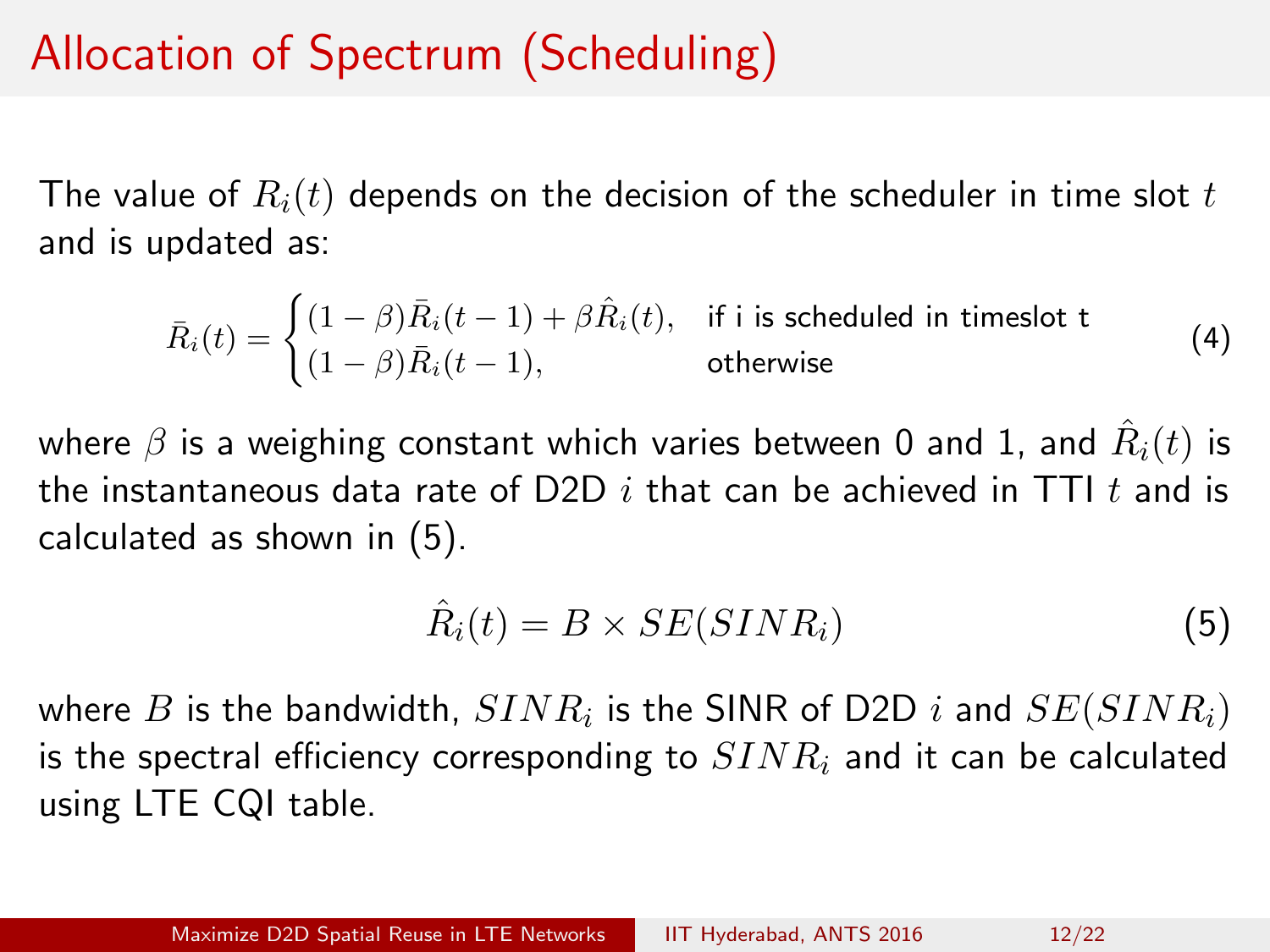The proposed algorithm ensures the following:

- **1** Drop in SINR of CUEs on account of forming D2D pairs does not fall beyond  $SINR_{drom}$ . i.e.,  $SINR_c \geq SNR_u - SINR_{drom}$ . Here,  $SINR<sub>c</sub>$  is SINR of CUEs after considering the D2D interference,  $SNR_u$  is the signal to noise ratio of CUE c from BS without considering interference and  $SINR_{drop}$  is the maximum permissible drop in SINR of CUEs.
- <sup>2</sup> SINR for each of the D2D links is also maintained above a certain threshold  $(SINR^{th}_D).$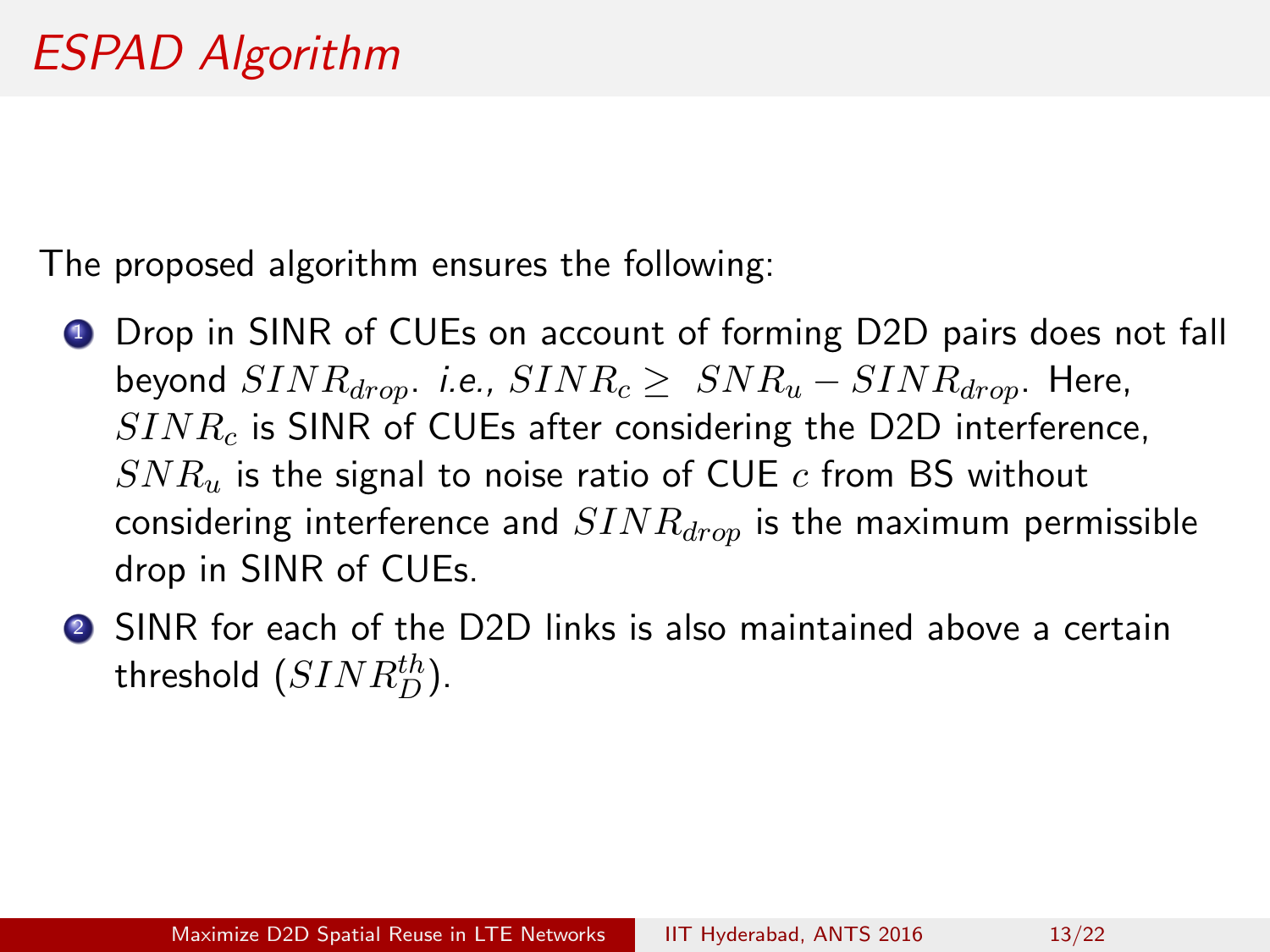#### ESPAD Algorithm contd. ...

end

```
Input: D, \overline{\textsf{SINR}_{drop}}, \overline{R}, \beta, divisions, P_{min}^i, P_{max}^iOutput: W
for k = 1 : |D| do
         SINR_u^{th} = SNR_u - SINR_{drop}^{layer};if (SINR^{th}_u < SNR_u - SINR_{drop}) then
                 break;
        end
        for i = 1 : |D| do
                 if (i \notin W) then
                          Calculate P_{min}^i, P_{max}^i using equations 6-9 (Refer paper)
                          if ({P}_{max}^i > {P}_{min}^i) then
                                   \overline{O(i)} \leftarrow \text{utility}(W \cup \{i\}, P \cup \{P_{max}^i\}, D)else
                                  O(i) \leftarrow -Inf; Virtually large value
                         end
                 else
                         O(i) \leftarrow -Inf; D2D i already selected
                 end
        end
         i^* \leftarrow \text{argmax}(0);
         \Delta \leftarrow \frac{(P_{max}^i - P_{min}^i)}{divisions};P^s \leftarrow \{P^{i*}_{min}, P^{i*}_{min} + \Delta, P^{i*}_{min} + 2\Delta, \ldots, \ldots, P^{i*}_{max} - \Delta, P^{i*}_{max}\}<br>
P^* \leftarrow \text{argmax}(\text{utility}(W \cup i^*, P \cup P^s), D)maxUtility^k \leftarrow utility(W \cup i^*, P \cup P^*, D)if (maxUtility^k > maxUtility^{k-1}) then
                 W \leftarrow W \cup i^*;
                 P \leftarrow P \cup P^*;
                 Calculate SINR_u;
        end
```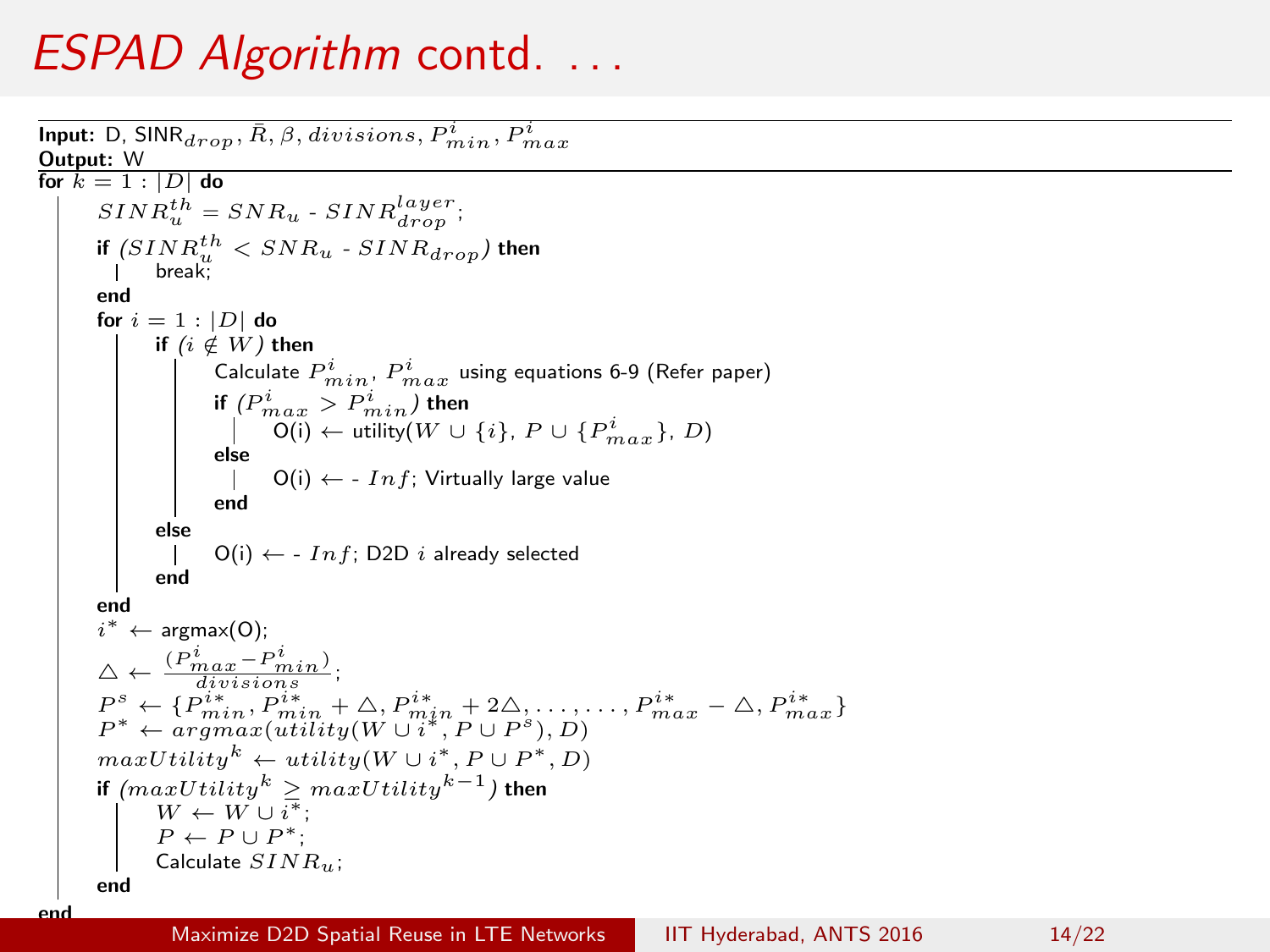# Utility Function

Input:  $β, P, W, D$ Output: Utility for  $w = 1 : |W|$  do Calculate  $SINR_w$  (t) using equation (2) Calculate  $R_w$  (t) by using equation (5), using  $SINR_w$  (t) end for  $i = 1 : |D|$  do if  $(i \in W)$  then  $\bar{R}_i(t) \leftarrow (1 - \beta) \bar{R}_i(t - 1) + \beta \hat{R}_i(t);$ else  $\bar{R}_i(t) \leftarrow (1 - \beta) \bar{R}_i(t - 1);$ end end Utility  $= \sum^{|D|} log(\bar{R}_i(t));$  $|D|$  $\frac{i=1}{i}$ return Utility;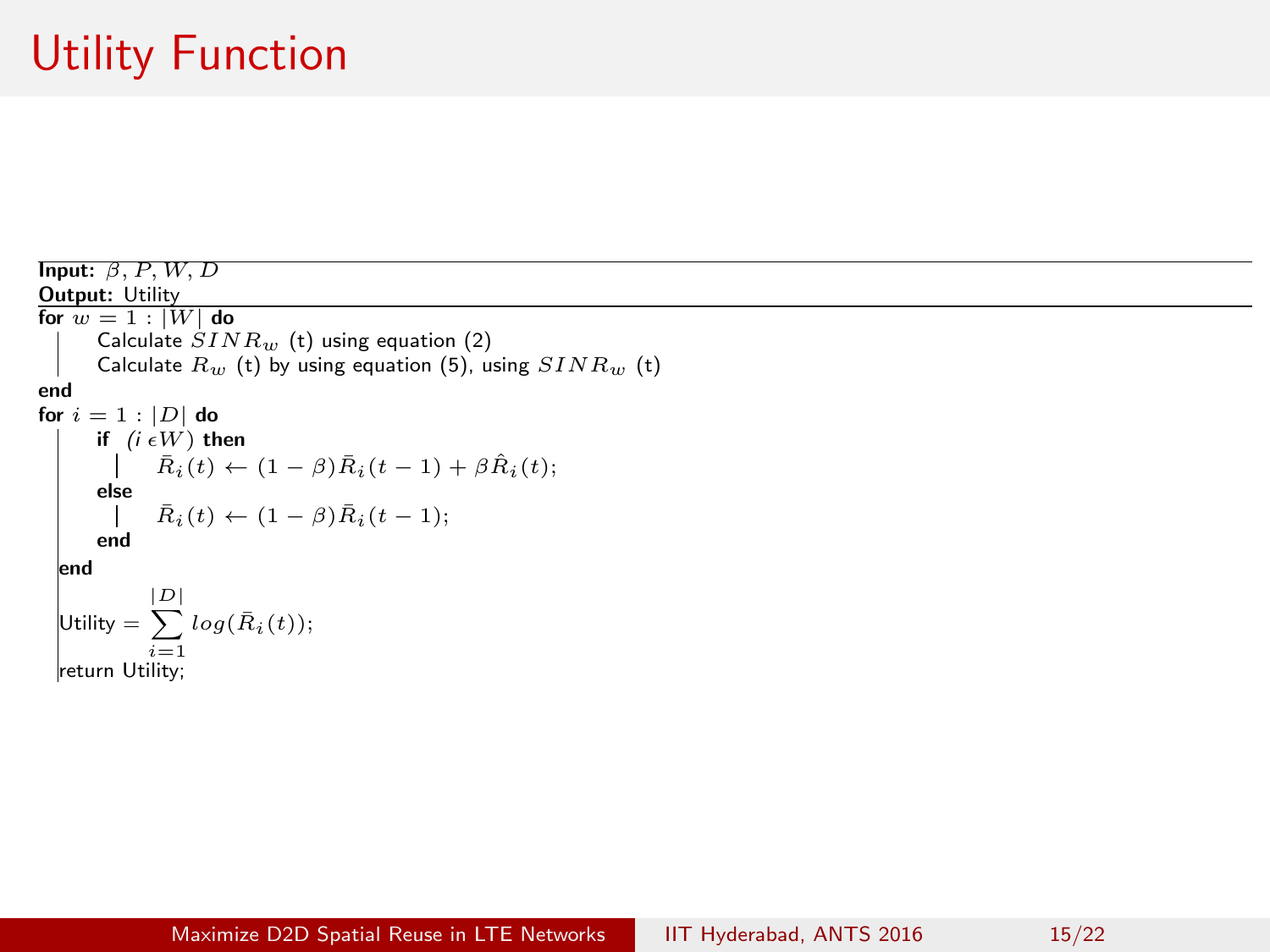#### ESPAD Algorithm contd. ...

- A layer wise approach is followed to select D2D pairs in every TTI. Set W keeps track of selected D2D pairs in each layer and  $P_D$  keeps track of their corresponding transmission powers.
- $\bullet$  In every layer, a D2D pair which is not already included in W is selected and its transmission power is set as given in Algorithm 1.
- $\bullet$  For instance, if the D2Ds for the first k lavers have been selected and updated in W, to find a D2D pair for  $(k+1)$ <sup>th</sup> layer, we choose a new D2D pair which is not already selected and find the optimal power between the minimum required transmission power  $(P_i^{min})$  and the maximum permitted transmission power  $(P_{i}^{max})$  so that the overall utility is maximized.
- The running time complexity of *ESPAD* algorithm is:

$$
O(|D| + \Delta) \tag{6}
$$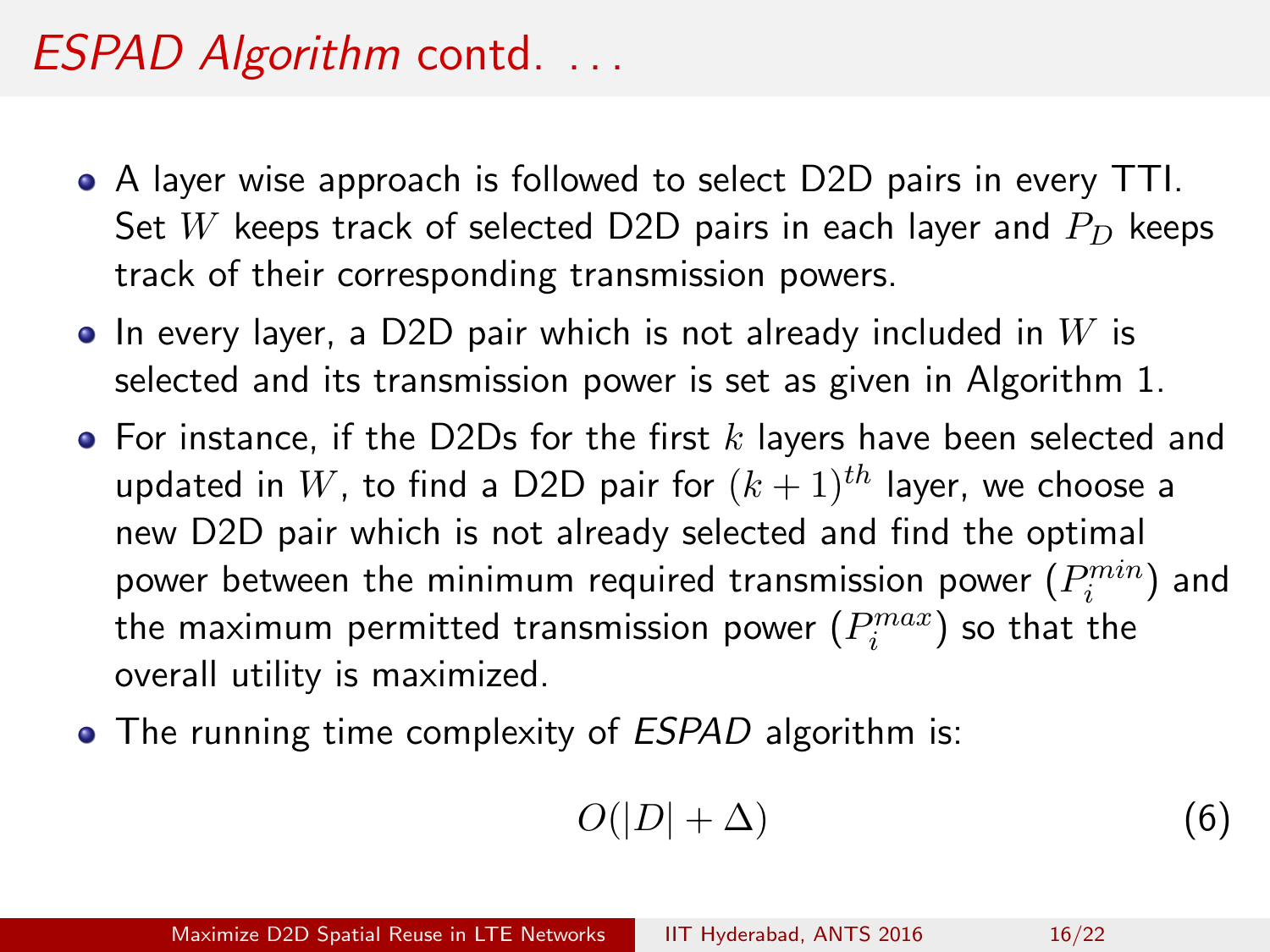#### <span id="page-16-0"></span>Experimentation and Results

The above described system model is simulated using MATLAB. We considered a system having one BS which is 30 m high and the coverage of the BS is 500 m. Other simulation parameters are shown in the below table.

| Parameter                         | Value                      |
|-----------------------------------|----------------------------|
| $\overline{P^{max}}$<br>$\Gamma$  | 20 dBm                     |
| $P_{BS}$                          | 46 dBm                     |
| Number of CUEs                    | 50                         |
| Number of D2D links               | 50                         |
| <b>Bandwidth</b>                  | 10 MHZ (i.e., 50 RB)       |
| No. of seeds                      | 50                         |
| UE deployment                     | Random                     |
| Traffic                           | Downlink                   |
| LTE Mode                          | <b>FDD</b>                 |
| $SINR^{th}_{D}$                   | 5 dB                       |
| Path loss model for cellular link | $128.1 + 37.6log10(d[km])$ |
| Path loss model for D2D link      | $148 + 40log10(d[km])$     |

#### Simulation parameters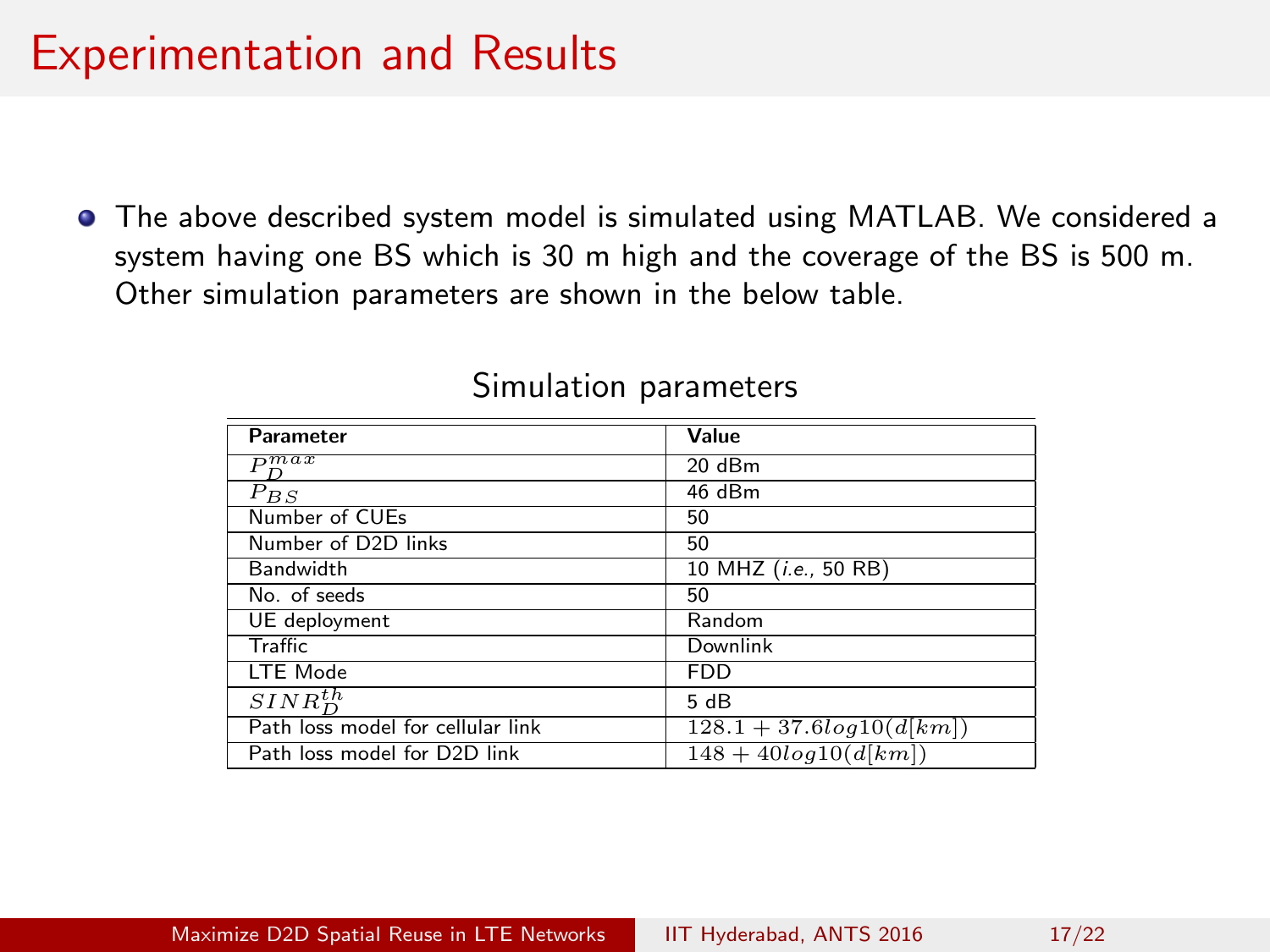# **Throughputs**



CDF of CUE throughputs in ESPAD



#### CDF of D2D throughputs in ESPAD

#### **Notes**

 $SINR_{dron}$  is the overall permitted drop of CUEs SINR in each TTI. As the  $SINR_{dron}$  varies from 2 dB to 10 dB in intervals of 2 dB, CUEs throughput decreases by 0.35%, 0.91%, 1.67%, 2.71%, 3.78%, respectively. Even in the case when  $SINR_{dron}$  is as high as 10 dB, there is no drastic decrease in CUEs throughput (only 3.78%).

It can be seen that as the  $SINR_{drop}$  increases, the D2D throughput also increases and it reaches the maximum when the drop is 10 dB. This trend is observed because the number of active D2D pairs increases with increase in  $SINR_{dron}$ .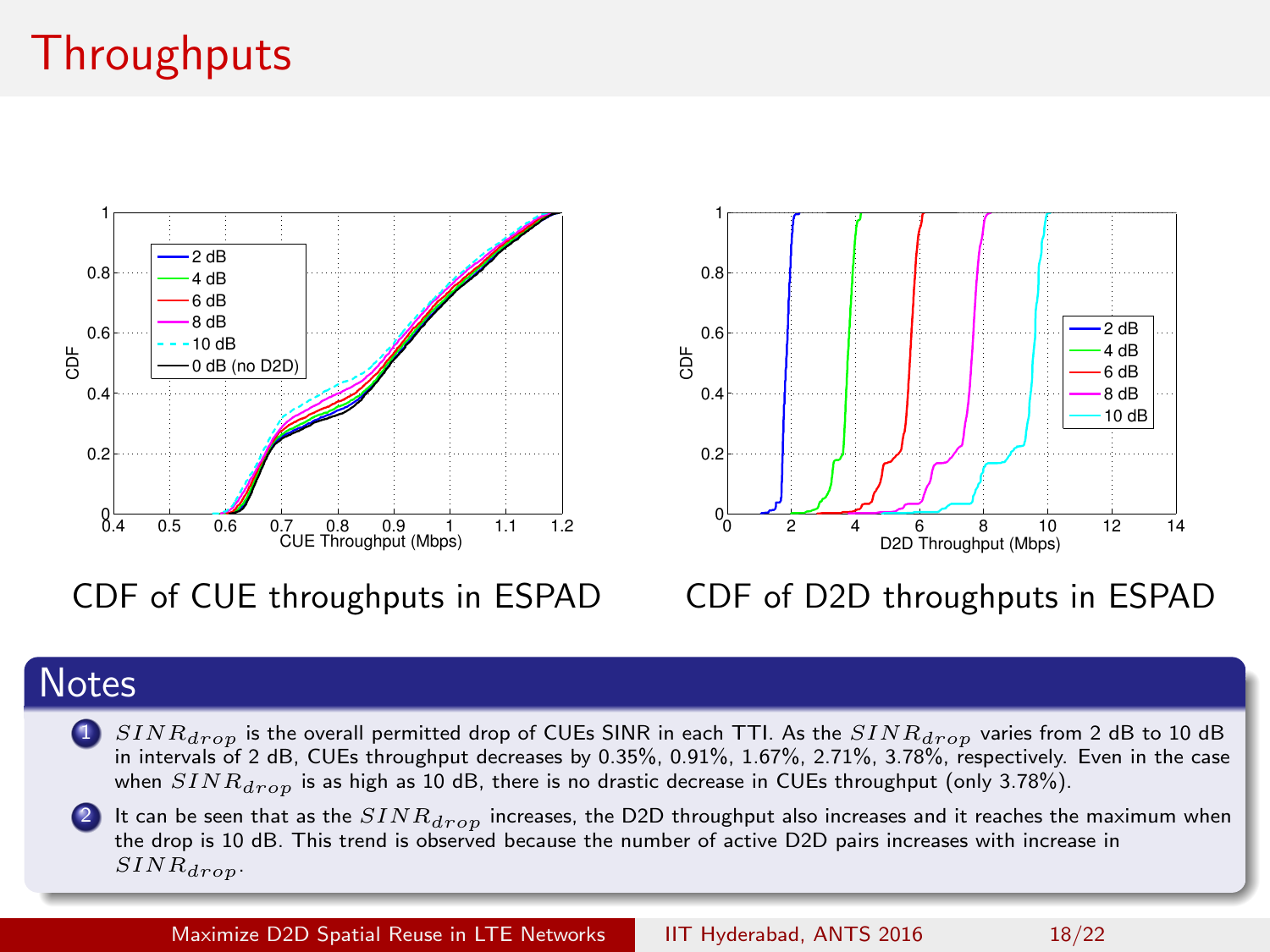## Comparison Throughputs



Comparison of CUEs throughputs



#### Comparison of D2Ds throughputs

#### **Notes**

- When compared to PF with Split Resource, the CUE throughput in our algorithm has improved by 24.56 %. On the other hand, we can observe that PF with Reuse One is very close to our ESPAD algorithm. It is because we allow the D2D pairs to reuse the same RB used by the CUE.
- When compared to PF with Split Resource, the D2D throughput in our algorithm has improved by 152.38 %. Similarly, the D2D throughput in our algorithm shows 62.29 % improvement over that in PF with Reuse One because of limited RB reuse in the latter algorithm.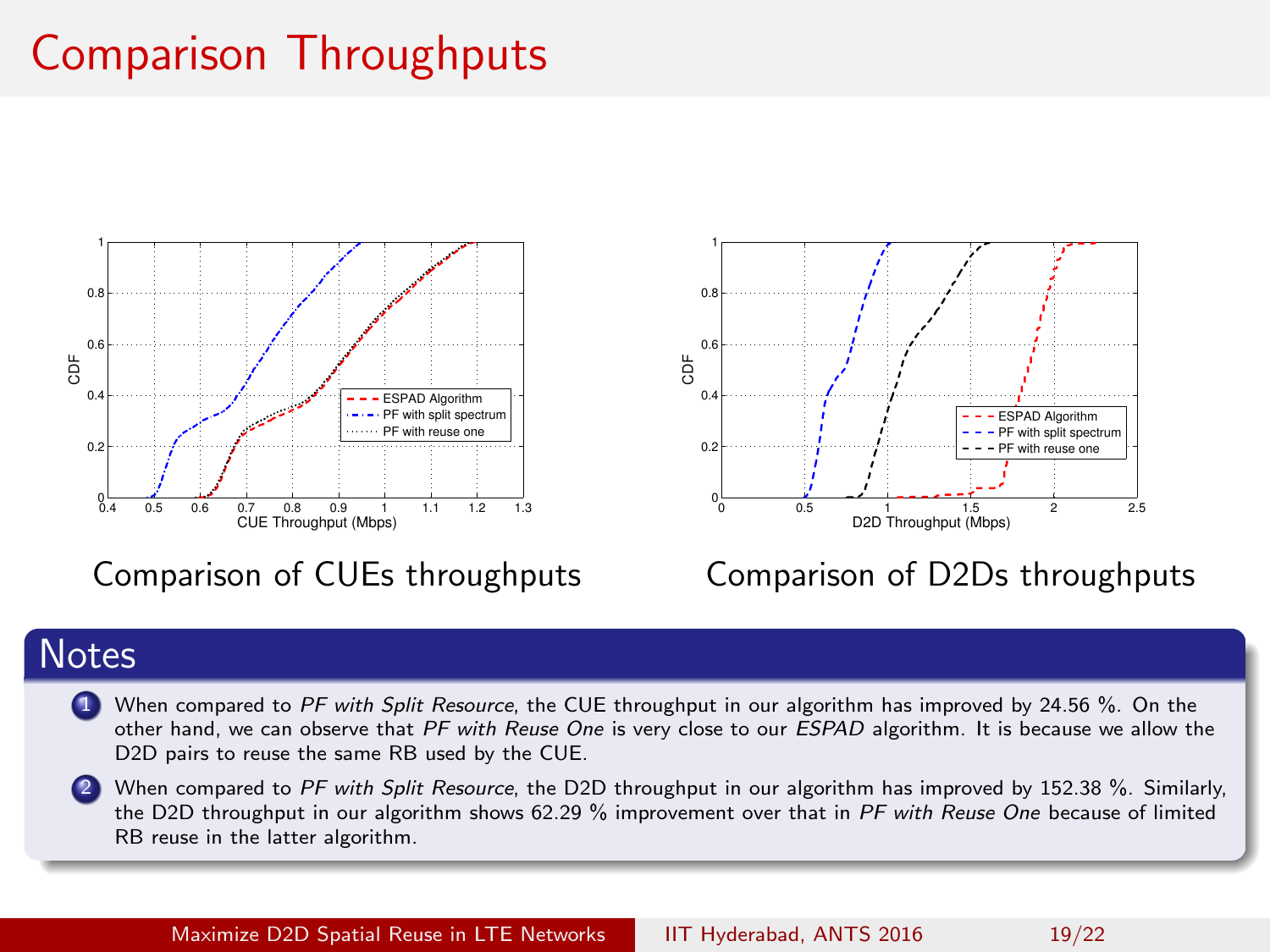- <span id="page-19-0"></span>We proposed ESPAD, a novel scheduling algorithm to schedule multiple D2Ds which reuse the same RBs used by the CUEs in a single TTI.
- Simulation results showed that D2D throughput can be increased drastically without compromising much on the CUEs throughput.
- We also compared ESPAD algorithm with two other algorithms and observed that ESPAD algorithm gives large improvements in D2D throughput.
- In future, we plan to consider the small cell (HetNet) deployment with mobility scenario where the users are mobile and validate our proposed ESPAD algorithm in such mobility scenarios also.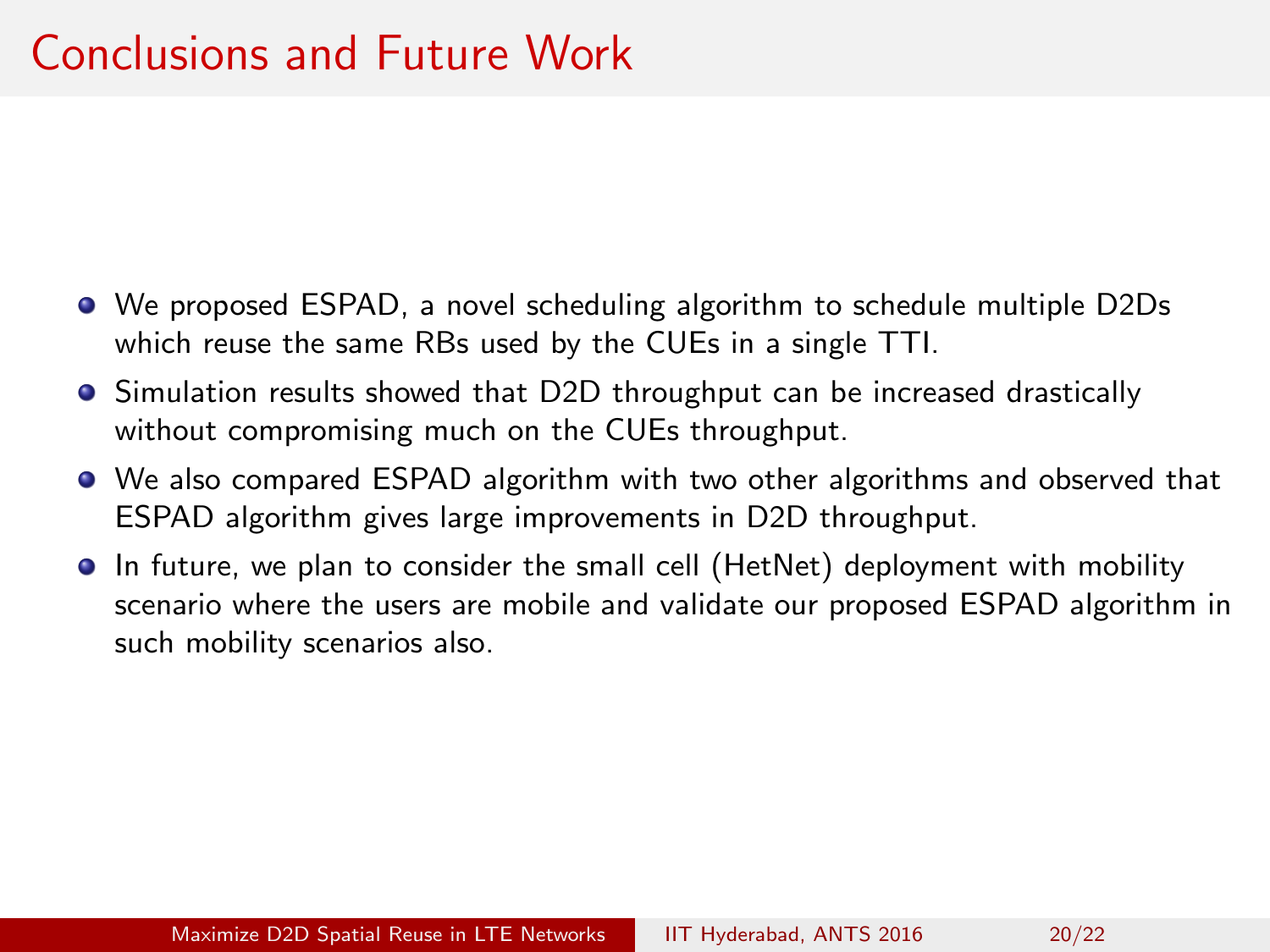- <span id="page-20-0"></span> $\blacksquare$  [1] - D. H. Lee, K. W. Choi, W. S. Jeon, and D. G. Jeong, Resource allocation scheme for device-to-device communication for maximizing spatial reuse, in IEEE WCNC, 2013, pp. 112117, 2013.
- <span id="page-20-1"></span>[2] - M. Belleschi, G. Fodor, D. Penda, M. Johansson, and A. Abrardo, F A joint power control and resource allocation algorithm for d2d communications, KTH, School of Electrical Engineering (EES), Automatic Control, Tech. Rep, 2012.